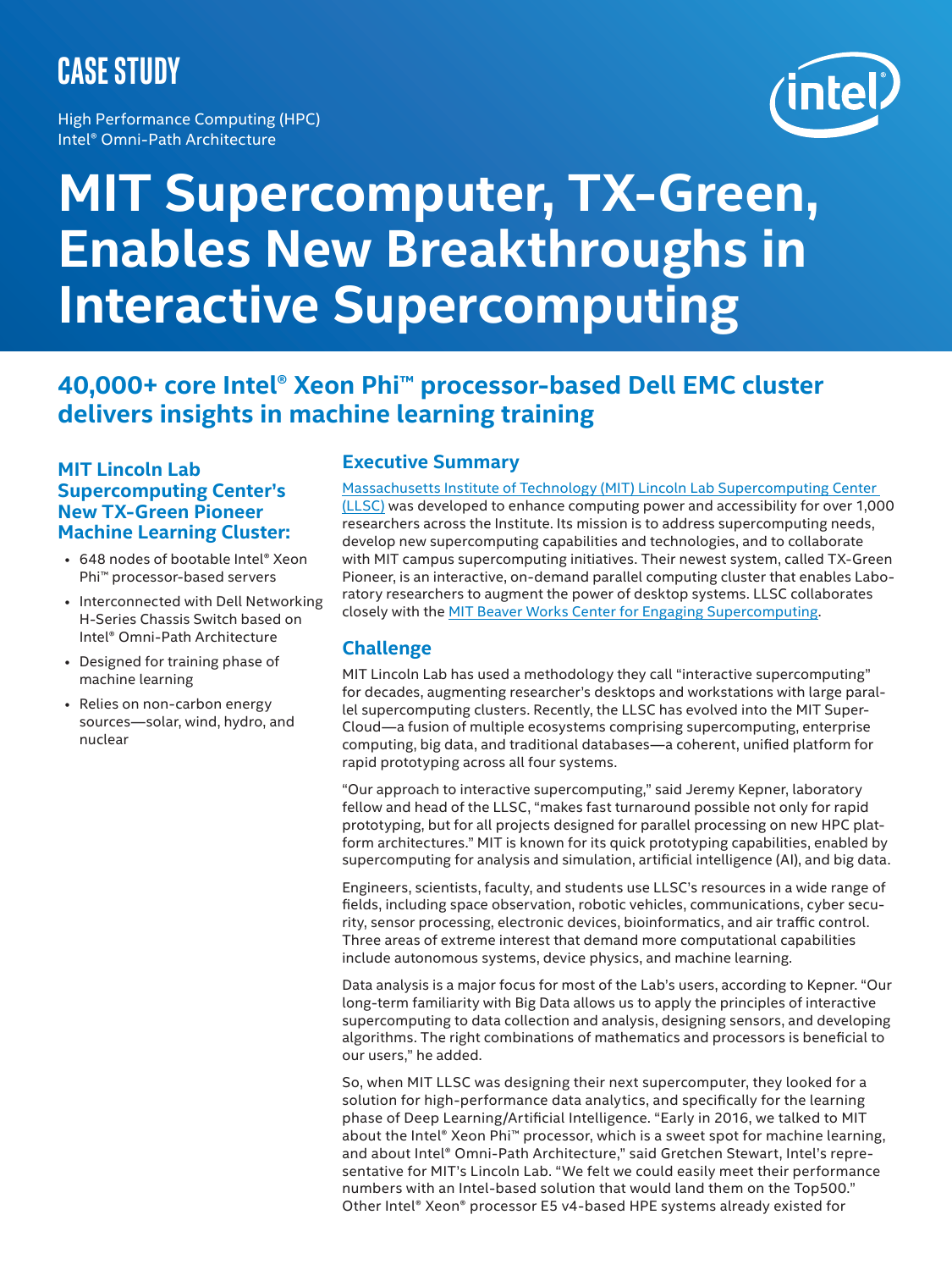**Case Study | MIT Supercomputer, TX-Green, Enables New Breakthroughs in Interactive Supercomputing**



This EcoPOD was assembled on site in three months, providing space for 44 racks that accommodated up to 24,000 hard drives, and featured security, fire suppression, and monitoring systems. It offers energy-efficiencies, such as an adaptive cooling system, to help keep operational costs down.

running the inference phase of Machine Learning. The new cluster would be installed alongside these servers at MIT.

#### **Solution**

LLSC selected Dell EMC to install a 648 node HPC system built on bootable Intel Xeon Phi processors. The cluster included Intel Omni-Path Architecture as the high-speed fabric between compute nodes. The 1+ petaFLOPS system contains 41,472 cores.

LLSC's new TX-Green Pioneer system, one of the largest of its kind on the US East Coast, was installed in record time. "Dell EMC has been a great partner in enabling us to dramatically increase the capabilities of our supercomputing center," commented Kepner. "The Dell HPC and Intel teams were responsive and able to deliver, install, and benchmark our petaFLOPS-scale system in less than a month. This was a great example of a well-coordinated and dedicated organization that was able to allocate the appropriate resources to exceed customer expectations."

"In the world of supercomputers, you don't order, get up and running, and get certifiable test results in such a short time. It's unheard of," added Gretchen Stewart.

Space was at a premium at the Lab. And the costs to acquire, build, and manage a data center for the cluster would be high. Instead, Kepner proposed a prefabricated alternative, which led to the purchase of two HPE Performance Optimized Data Centers, or PODs—modular data centers that resemble huge cargo containers. Nicknamed EcoPOD, the PODs offered energy-efficiencies, such as an adaptive cooling system, to help keep operational costs down. Using the PODs, the data center was assembled on site in three months, provided space for 44 racks that accommodated up to 24,000 hard drives, and featured security, fire suppression, and monitoring systems. According to Kepner, the cost is about one-twentieth to onefiftieth of a building-based data center.

Notably, the TX-Green Pioneer lives up to its name. It runs on hydro-, wind-, solar-, and nuclear-generated energy—it is 93% carbon free.<sup>1</sup> "Because of our focus on interactive supercomputing for high-performance data analysis and relatively low carbon footprint, the center is unlike other supercomputing centers," said Albert Reuther, manager of

LLSC.

#### **Result**

TX-Green Pioneer has been named one of the most powerful supercomputers in New England. Since installation, Lincoln Laboratory has used TX-Green for several important projects:

- Develop, prototype, and transition next-generation signal and image processing algorithms.
- Create a novel method to quickly analyze hyperscale network traffic.<sup>2</sup>
- Enable deployment of massively parallel computations for machine learning on 40,000 cores in seconds.3
- Develop a method to interactively launch 16,000 Windows\* instances onto 16,00 cores in five minutes.<sup>4</sup>
- Design, generate, and validate extreme-scale power-law graphs in seconds using Kronecker products.5

"This is the kind of computation for which signal processing, image processing, machine learning, and physical simulation are a natural fit," commented Reuther.

"The LLSC vision is to enable the brilliant scientists and engineers at Lincoln Laboratory to analyze and process enormous amounts of information with complex algorithms," said Kepner. "Our new system is specifically focused on enabling new research in machine learning, advanced physical devices, and autonomous systems."

"We've been working on connecting different types of databases—SQL, NoSQL, NewSQL—all on the same system, all for the same purpose," explained Dr. Vijay Gadepally, LLSC Senior Scientist. In one of his projects, Gadepally and colleagues are analyzing patient data from ten-years of publicly available intensive care patient information and vital signs. They are developing algorithms that are capable of quickly analyzing thousands of patients records from both historical and real-time sources to help doctors and medical personnel get a better understanding of what interventions were used on patients that may help in guiding diagnosis, prognosis and treatment plans for patient care. "We were able to complete the analysis from two to ten times faster. That's something we couldn't do before," concluded Gadepally.<sup>6</sup>